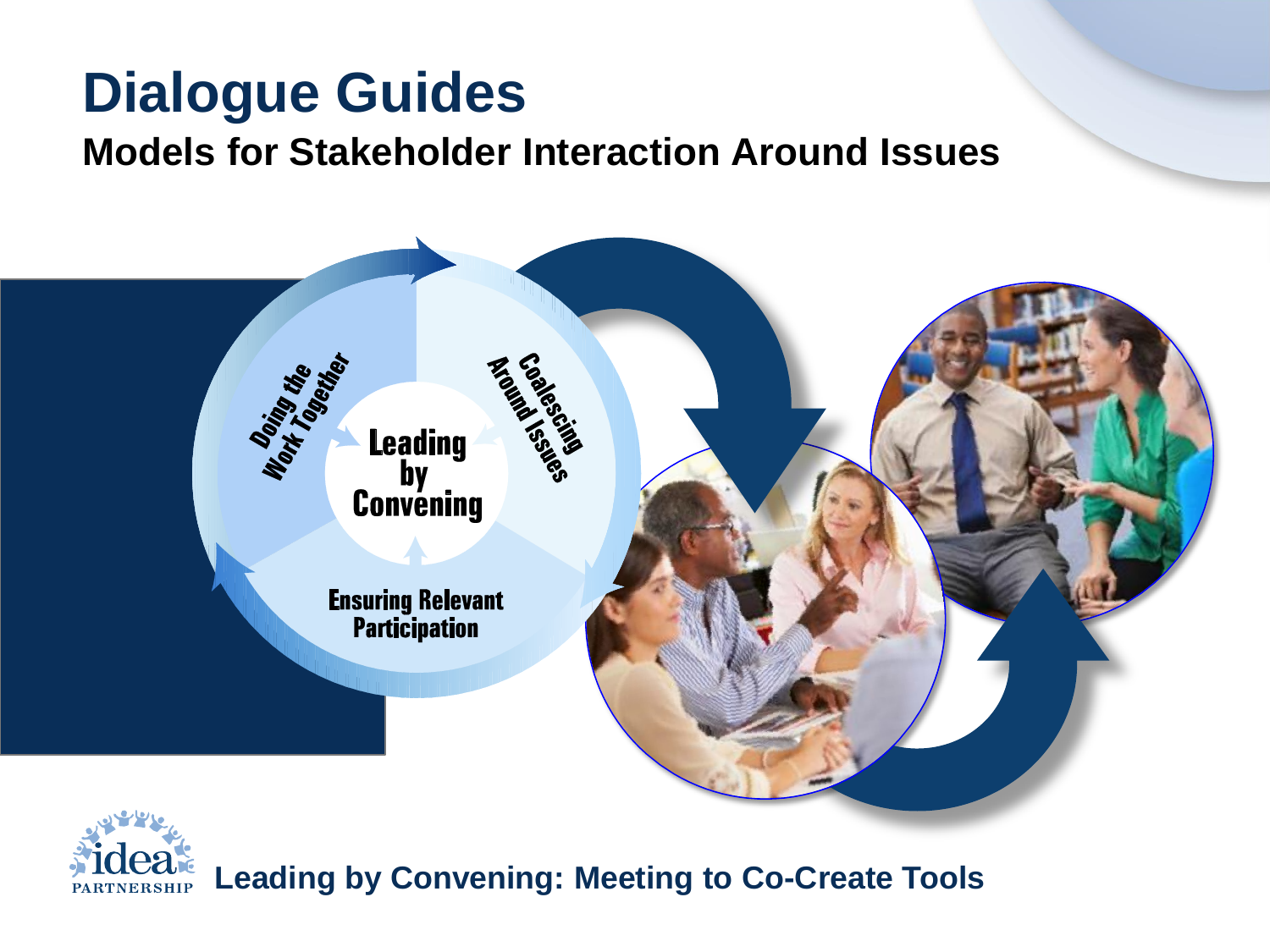### WHY IS DIALOGUE AN IMPORTANT STRATEGY?

- **There are gaps between research, policy and practice.**
- **To implement practices as envisioned we need to develop shared meaning.**
- **To create shared meaning, we need to understand what others see in an issue.**
- **Dialogue is a way to learn what others see in an issue and share our own perceptions.**
- **Implementation demands dialogue.**

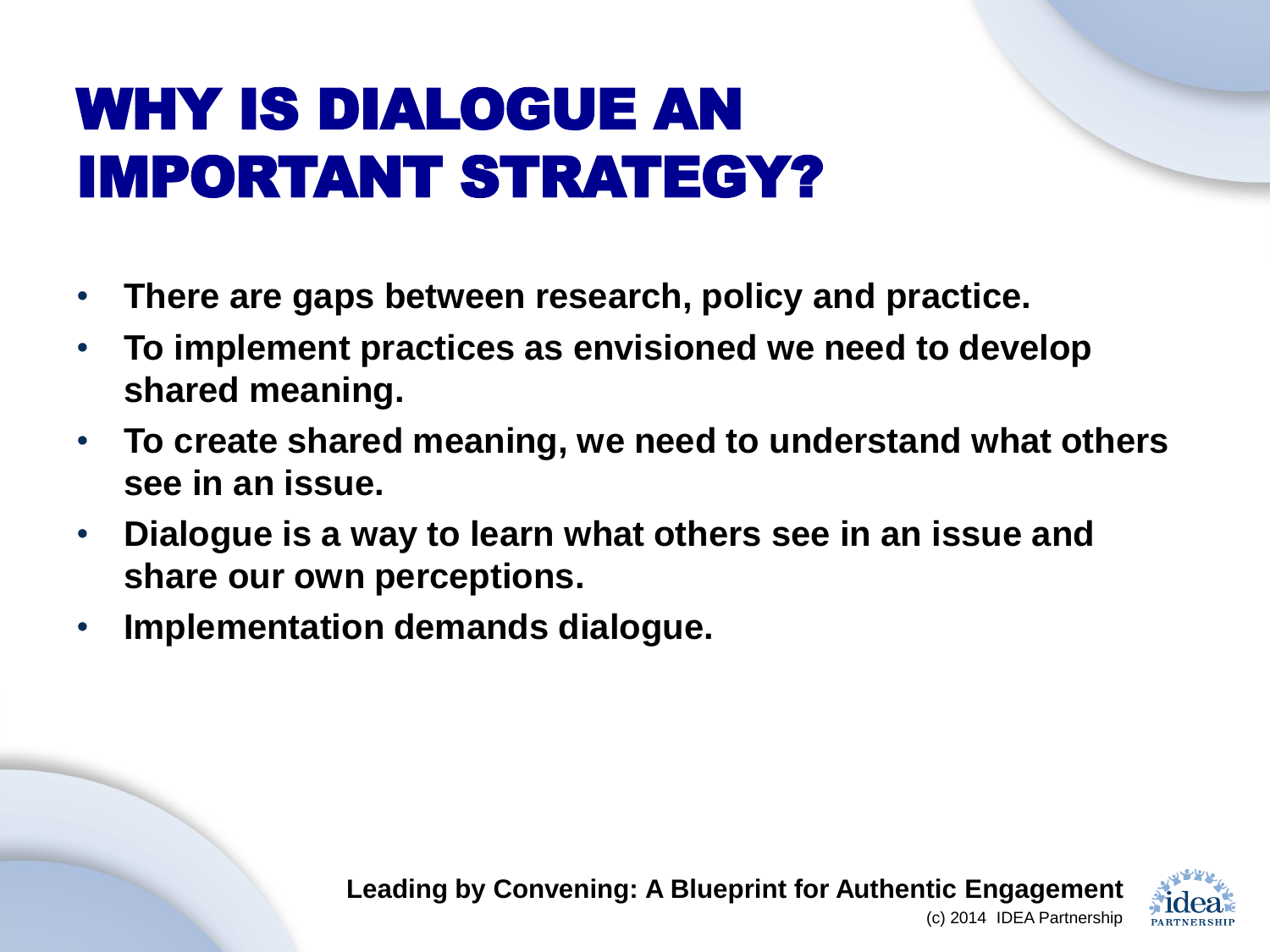### WHAT DO WE MEAN BY DIALOGUE?

| <b>Debate</b>                   | <b>Discussion</b>                    | <b>Dialogue</b>                               |
|---------------------------------|--------------------------------------|-----------------------------------------------|
| Accepts assumptions<br>as truth | Surfaces various<br>assumptions      | <b>Examines</b><br>assumptions                |
| <b>Point-Counterpoint</b>       | Majority rules; agree<br>to disagree | Seeks common<br>ground; supports<br>consensus |
| Persuasive                      | Informative                          | <b>Reflective</b>                             |

**Leading by Convening: A Blueprint for Authentic Engagement**  (c) 2014 IDEA Partnership

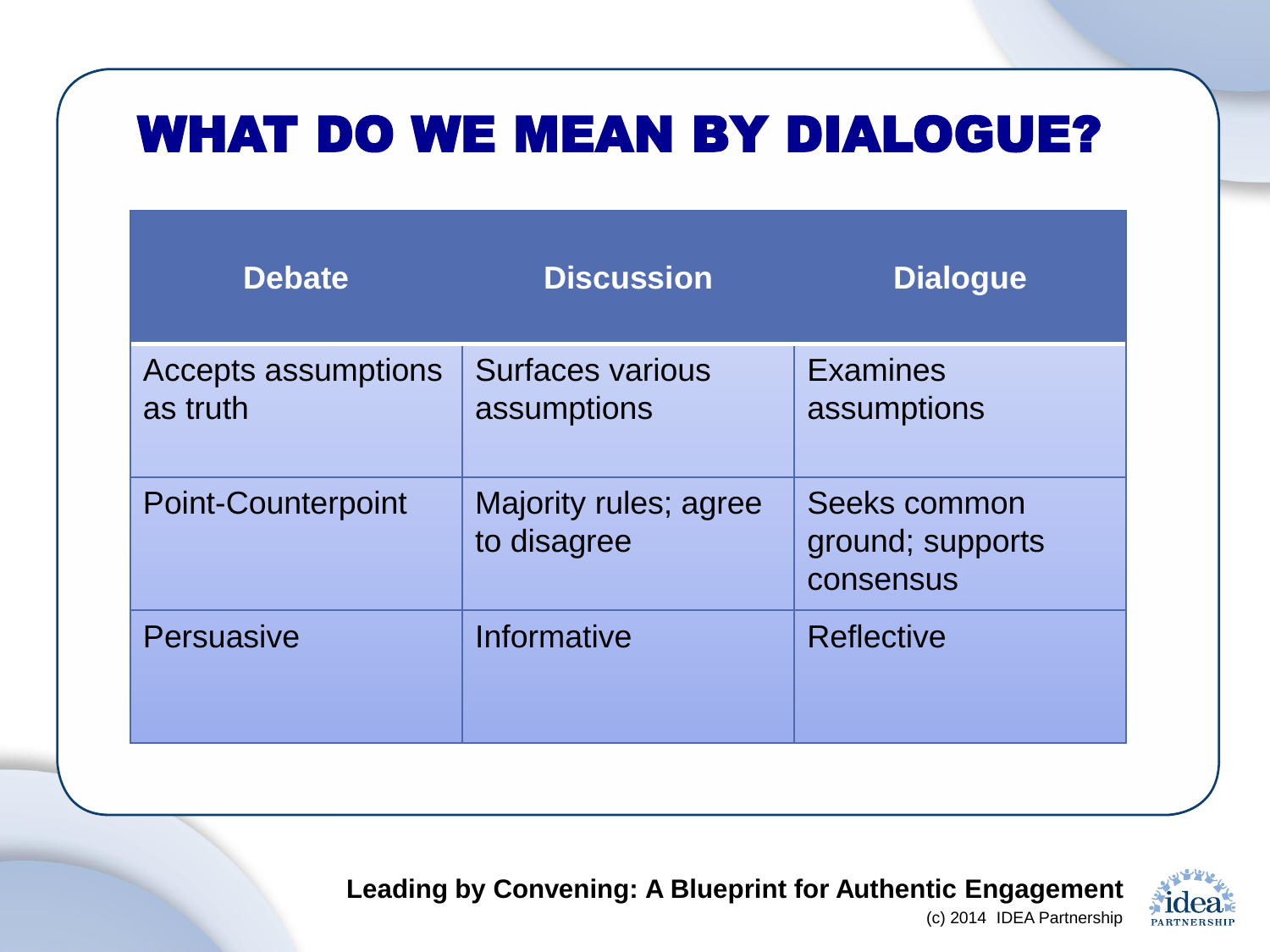# HOW CAN YOU CREATE DIALOGUE?

- **Invite the stakeholders to select a relevant and useful document on the issue under consideration.**
- **Read the document and reflect on the issues.**
- **Exchange perspectives on the issues.**
- **Generate reaction questions that will permit stakeholders in the field to express their perspective.**
- **Generate application questions that will help stakeholders in the field to use the dialogue to build new understanding or take action on an issue.**

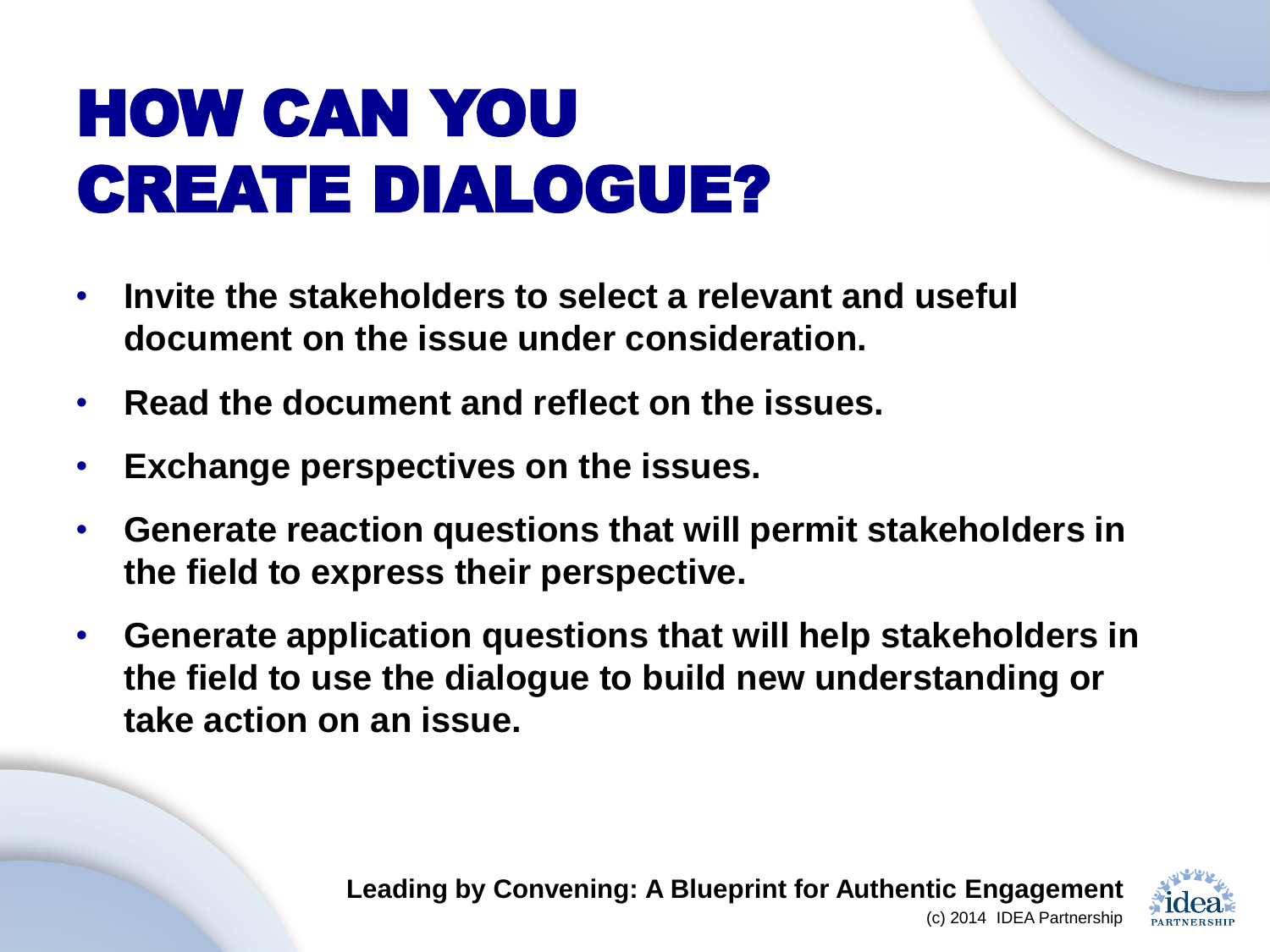### REACTION QUESTIONS HELP STAKEHOLDERS EXPRESS THEIR PERSPECTIVES

- Reaction questions are intended to help people make their mental models explicit.
- They are designed to help people see that there are multiple perspectives that need to be bridged for the practice to be successfully implemented.
- Reaction questions should help participants appreciate the differences in perspective across roles and provide insight into the shared interests that could unite them.

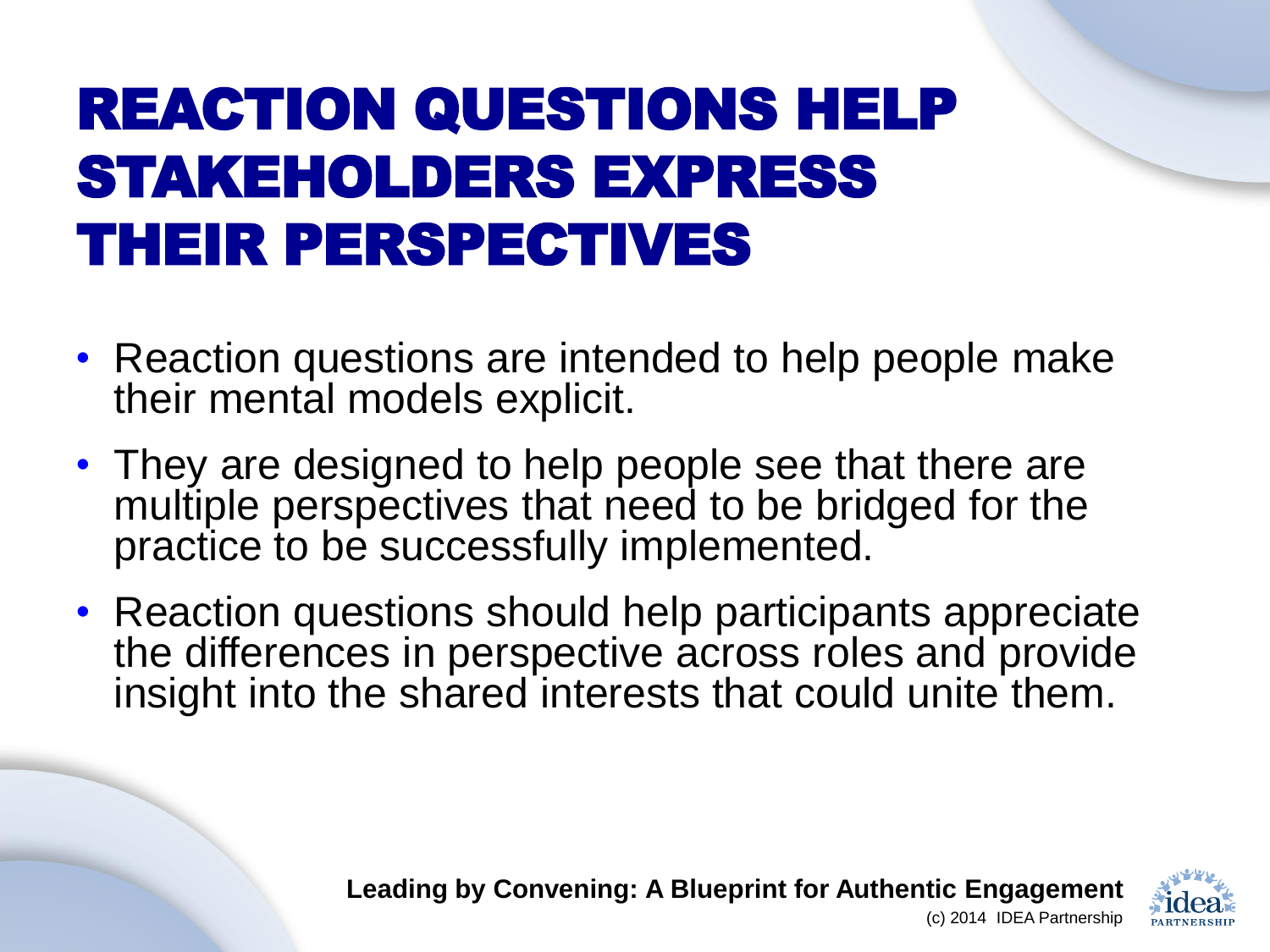# SAMPLE REACTION QUESTION STEMS

#### **Why is \_\_\_\_\_\_\_\_\_ important to you:**

- In terms of program and services?
- In terms of relationships between <u>eign and</u> 2

**In your experience, \_\_\_\_\_\_\_\_\_\_\_\_\_\_\_\_\_\_\_?** 

What do your colleagues say about **what** 

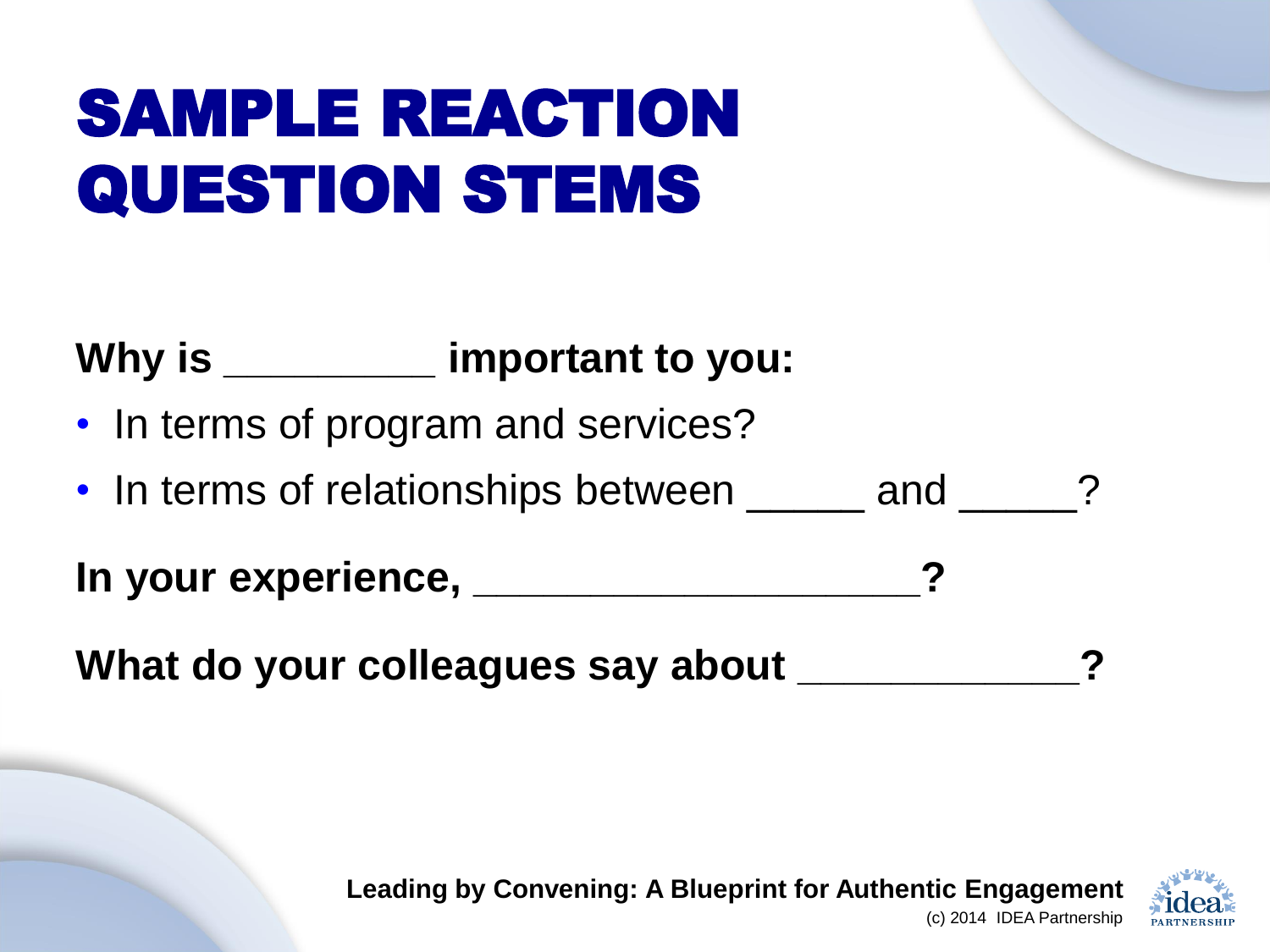### APPLICATION QUESTIONS HELP PEOPLE THINK ABOUT THE FUTURE STATE OF PRACTICE

- Application questions are framed so as to point the way to the involvement of the various stakeholder groups.
- Application questions should generate ideas about how to find out what is currently in progress, become more knowledgeable and/or move forward.
- Application questions move us toward shared action.

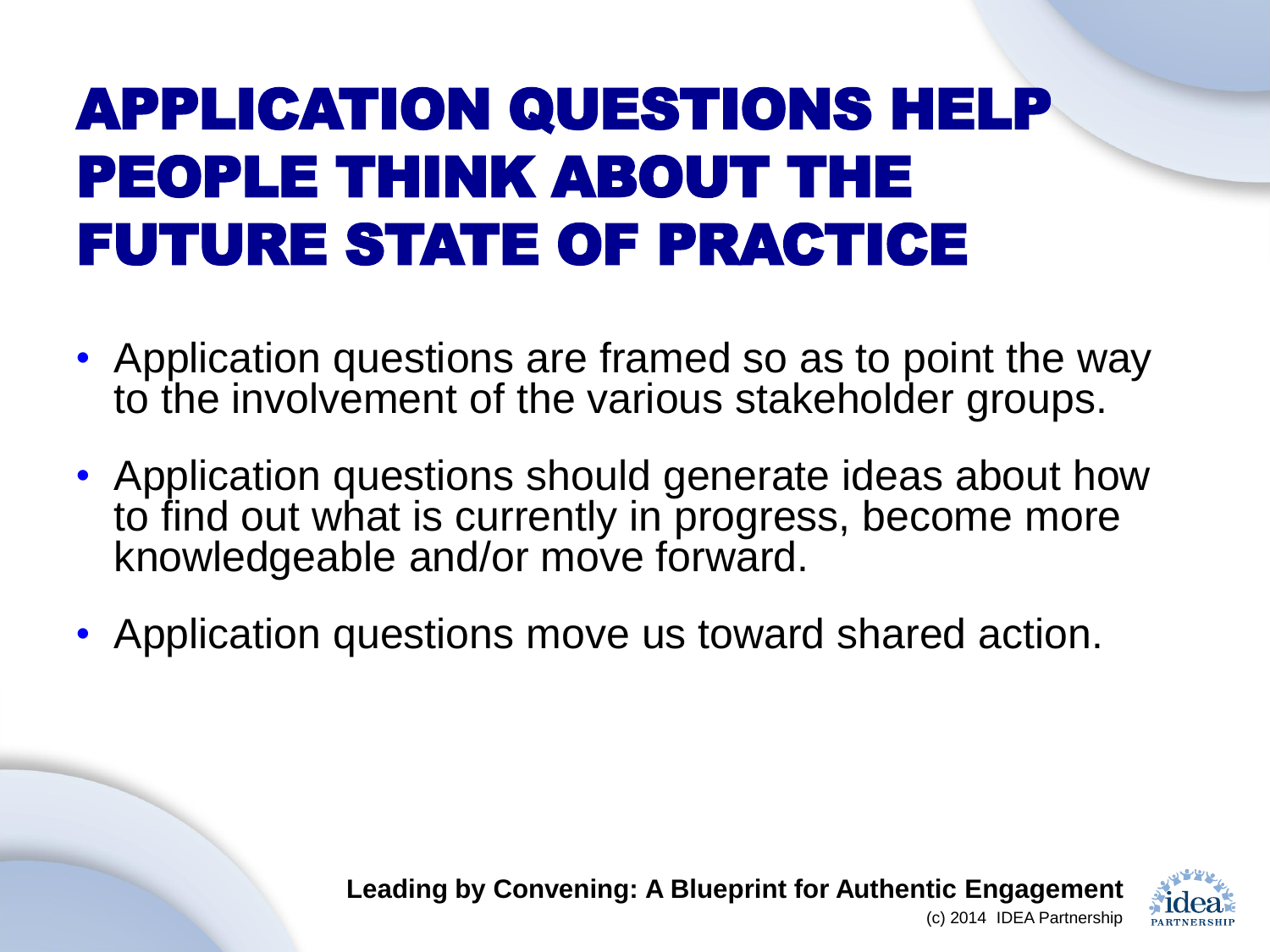# SAMPLE APPLICATION STARTER STEMS

- Recall a time when \_\_\_\_\_\_\_\_\_\_\_. How might the new knowledge have changed that story?
- How might \_\_\_\_\_\_\_\_\_ be expected to respond to the new information?
- Where will the new information impact practice?
- How might \_\_\_\_\_\_\_\_\_\_ be better prepared to understand the changes?

**Leading by Convening: A Blueprint for Authentic Engagement**  (c) 2014 IDEA Partnership

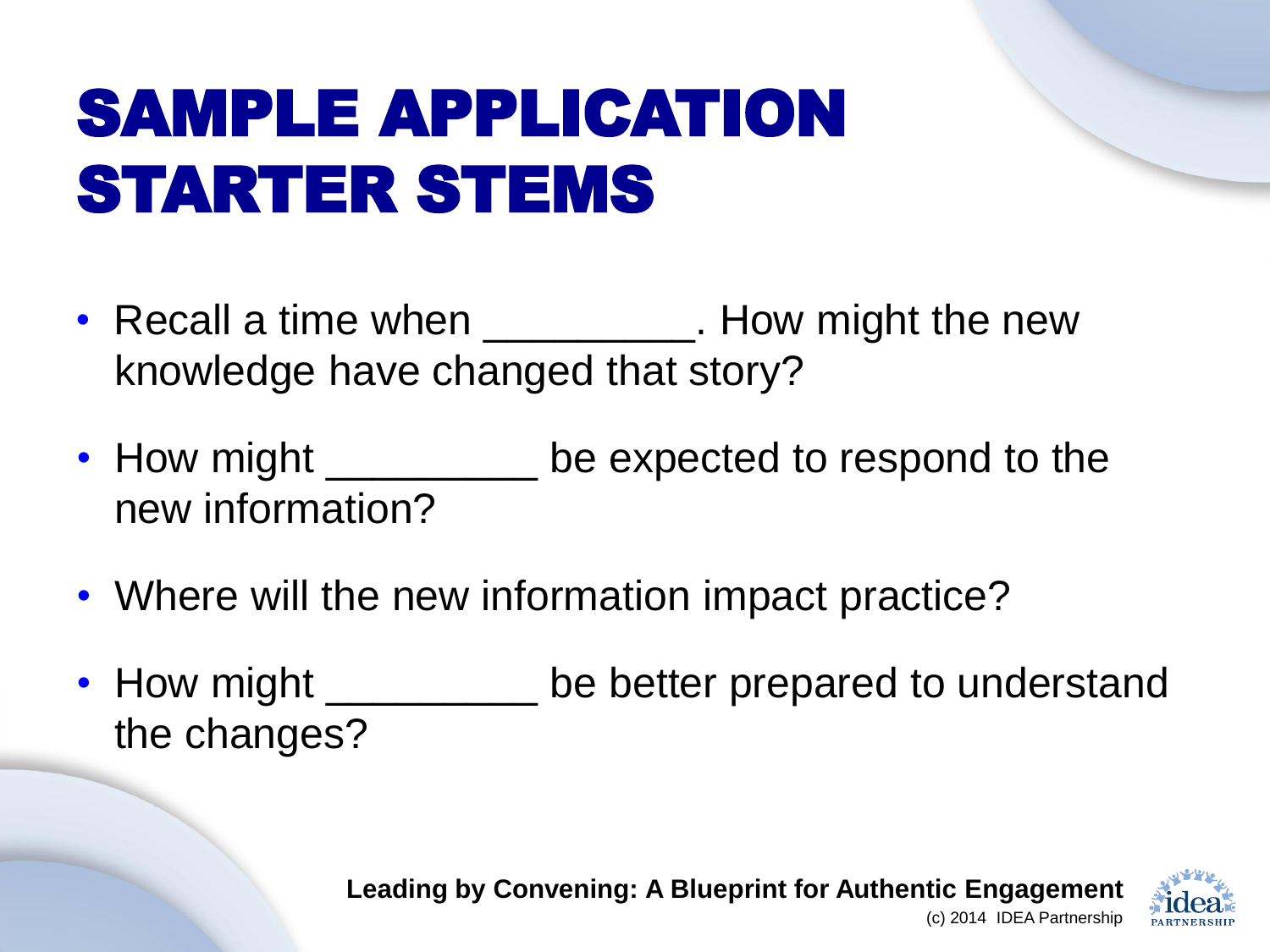# SAMPLE APPLICATION STARTER STEMS (continued)

- Do you know what is happening with \_\_\_\_\_\_\_\_\_\_\_\_ in your state? How can you find out?
- Do you know the level of awareness of  $\frac{1}{\sqrt{1-\frac{1}{n}}}\$ in your district? Your school? How can you support new understanding?

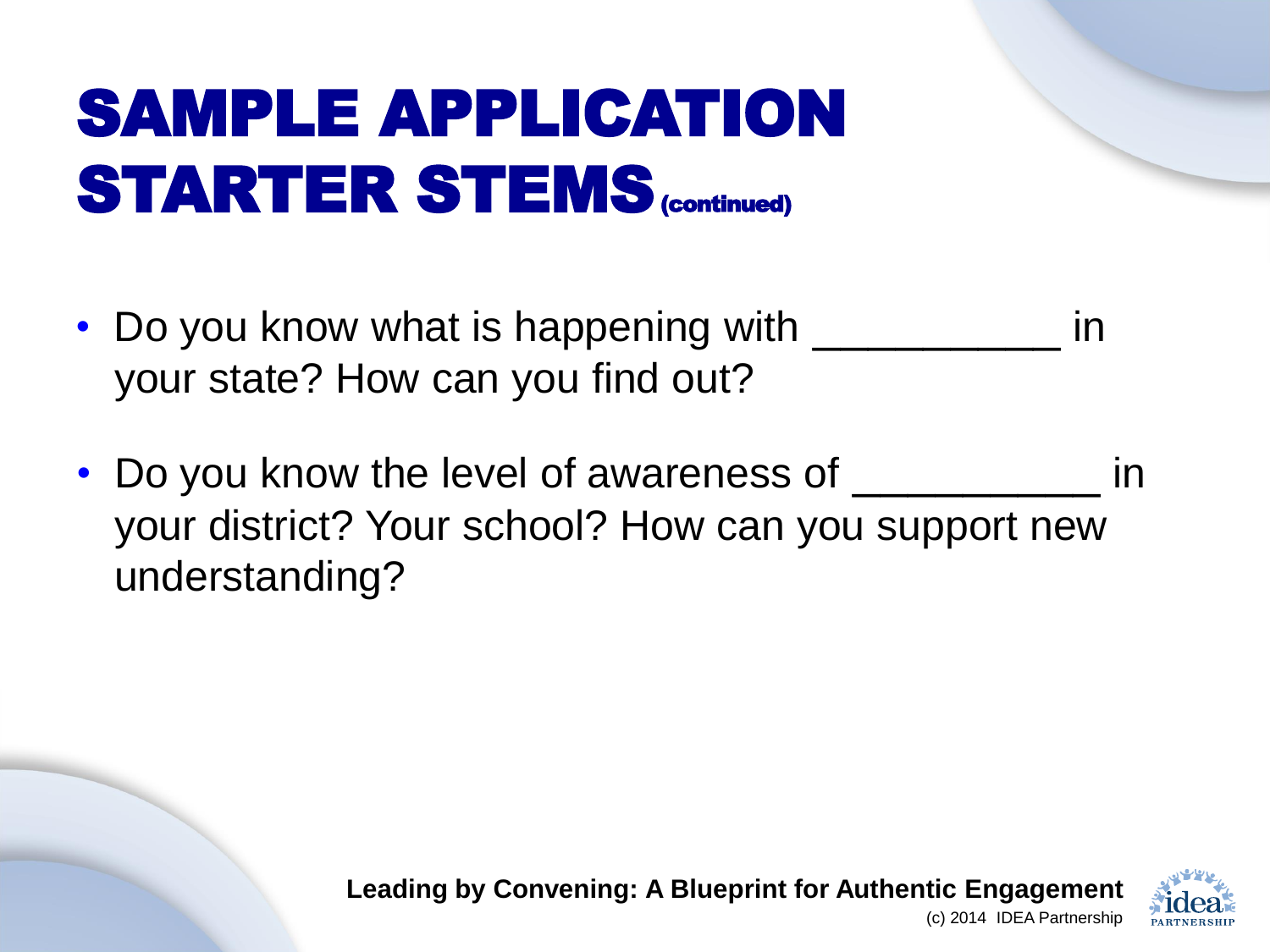# DIALOGUE GUIDE

**Use our Facilitator Handbook to help others hold dialogue in the field.**

**http://ideapartnership.org/media/ documents/Dialogue\_Guide\_ Facilitator\_Handbook.pdf** 

[Click here to download.](http://ideapartnership.org/media/documents/Dialogue_Guide_Facilitator_Handbook.pdf)



**Leading by Convening: A Blueprint for Authentic Engagement**